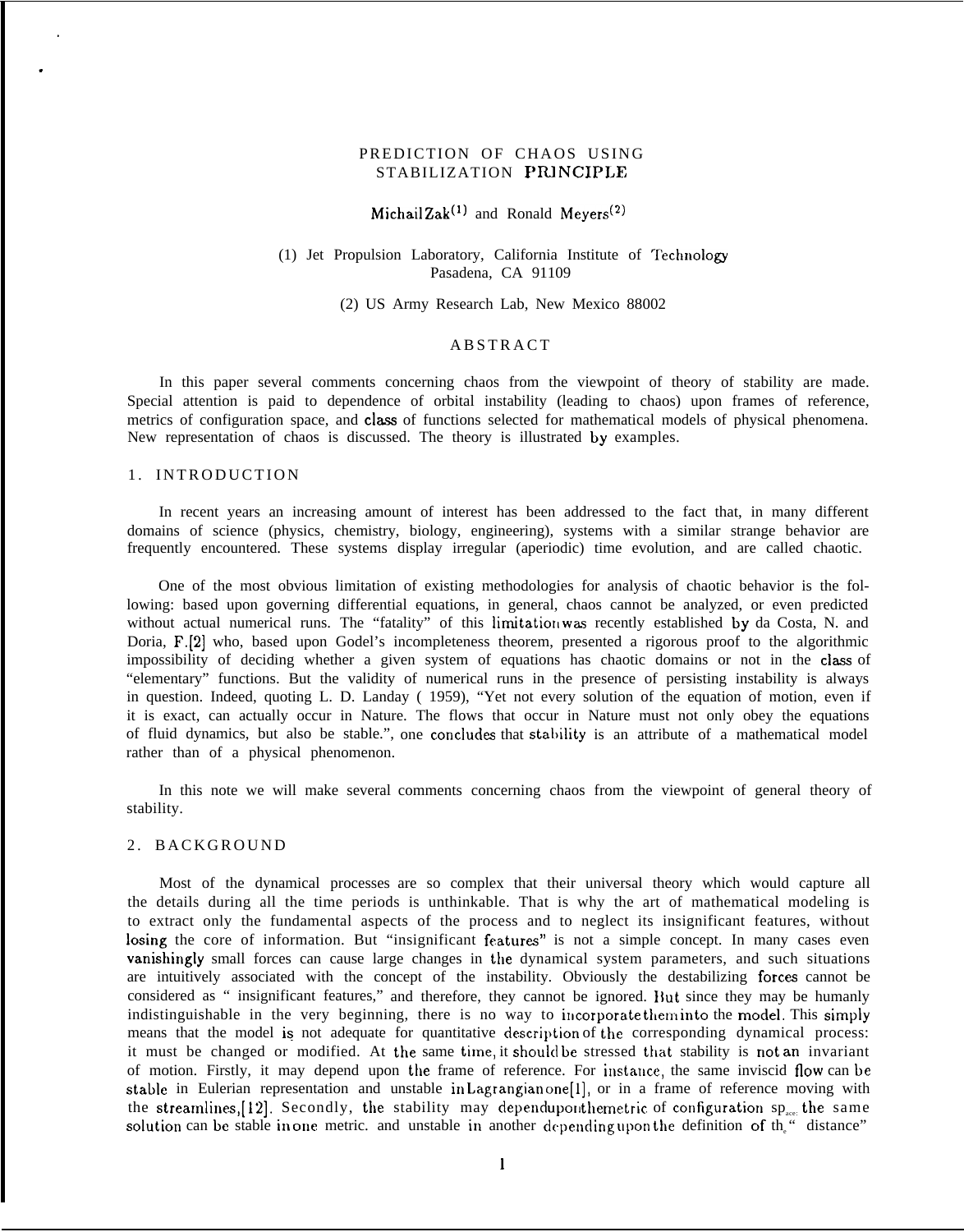between two soiutions (in the same way in which the same sequence can converge in one space and diverge in another). For example, as shown by Synge, [6] the motion of a particle:

$$
q_1 = \frac{1}{2}t^2 + t, \ q_2 = 0 \tag{1}
$$

derived from the potential

.

$$
\Box = -\frac{1}{2}q_1^2 + q_2
$$

is stable in kinemato-statical sense when the distance between the basic and disturbed trajectories is established by the length of the geodesic perpendicular to the disturbed trajectory. But the same motion is unstable in kinematical sense when the distance is measured hy the length of the line connecting points for which time t has the same value. In both cases the metric of configuration space is defined via the kinetic energy  $W = \frac{1}{2} a_{ij} \dot{q}^i \dot{q}^j$ :

$$
g_{ij} = a_{ij} \tag{2}
$$

Thirdly, the stability may depend upon the class of functions in which the motion is described. For instance, as shown by Zak, M ,[7], the motion of a filament suspended in a gravity field, is stable in the class of functions defined in open interval (which does not include the free end), but it is unstable in the closed interval (snap of a whip). In this connection one should notice that the gcwerning equations of classical dynamics, and in particular, of continuous systems, in addition to Newton's laws, are based upon a pure mathematical assumption that all the functions describing the system motions, must be differentiable "as many times as necessary". But since this assumption is not always consistent with the physical nature of motions, such an inconsistency leads to instability (in the class of smooth functions) of the governing equations[7].

Hence, the occurrence of chaos or turbulence in description of mechanical motions means only that these motions cannot be properly described by smooth functions if the scale of observations is limited. These arguments can be linked to Godel's incompleteness theorem<sup>[3]</sup>, and the Richardson's<sup>[5]</sup> proof that the theory of elementary functions in classical analysis is undecidable.

Thus, since instability is not an invariant of motions, the following question can be posed: is it possible to **find** such a new (enlarged) class of functions, or a new metric of configuration space, or a new frame of reference *in* order to eliminate instability? Actually such a possibility would lead to different representative parameters describing the same motion in such a way that small uncertainties in external forces cause small changes of these parameters. For example, in turbulent and chaotic motions, mean velocities, Reynolds stresses, and power spectra, represent "stable" parameters, although classical governing equations neither are explicitly expressed via these parameters, nor uniquely define them.

The first step toward the enlarging of the class of functions for modeling turbulence was made by O. Reynolds ( 1895) [4] who decomposed the velocity field into the xnean and pulsating components, and actually introduced a rnultivalued velocity field. However, this decomposition brought new unknowns without additional governing equations, and that created a "closure" problem. In 1986 Zak[9-1 1] has shown that the Reynolds equations can be obtained by referring the Navier-Stokes equations to a rapidly oscillating frame of reference, while the Reynolds stresses represent the ccmtribution of inertia forces. From this viewpoint the "closure" has the same status as " proof" of Euclid's parallel postulate, since the motion of the frame of reference can be chosen arbitrarily. In other words, the " closure" of Reynolds equations represents a case of undecidability in classical mechanics. However, based upon the interpretation of the Reynolds stresses ss inertia forces, it is reasonable to choose the motion of the frame of reference such that the inertia forces eliminate the original instability. In other words, the enlarged class of functions should be selected such that the solution to the original problem in that class of functions will not possess an exponential sensitivity to changes in initial conditions, This stabilization principle has been formulated and applied to chaotic and turbulent motions  $by \, \text{Zak}$  [7-1 1]. As shown there, the motions which are chaotic (or turbulent) in the original frame of reference can be represented as a sum of the "mean" motion and rapid fluctuations, while both components are uniquely defined. It is worth emphasizing that the amplitude of velocity fluctuation is proportional to the degree of the original instability, and therefore, the rapid fluctuations can be associated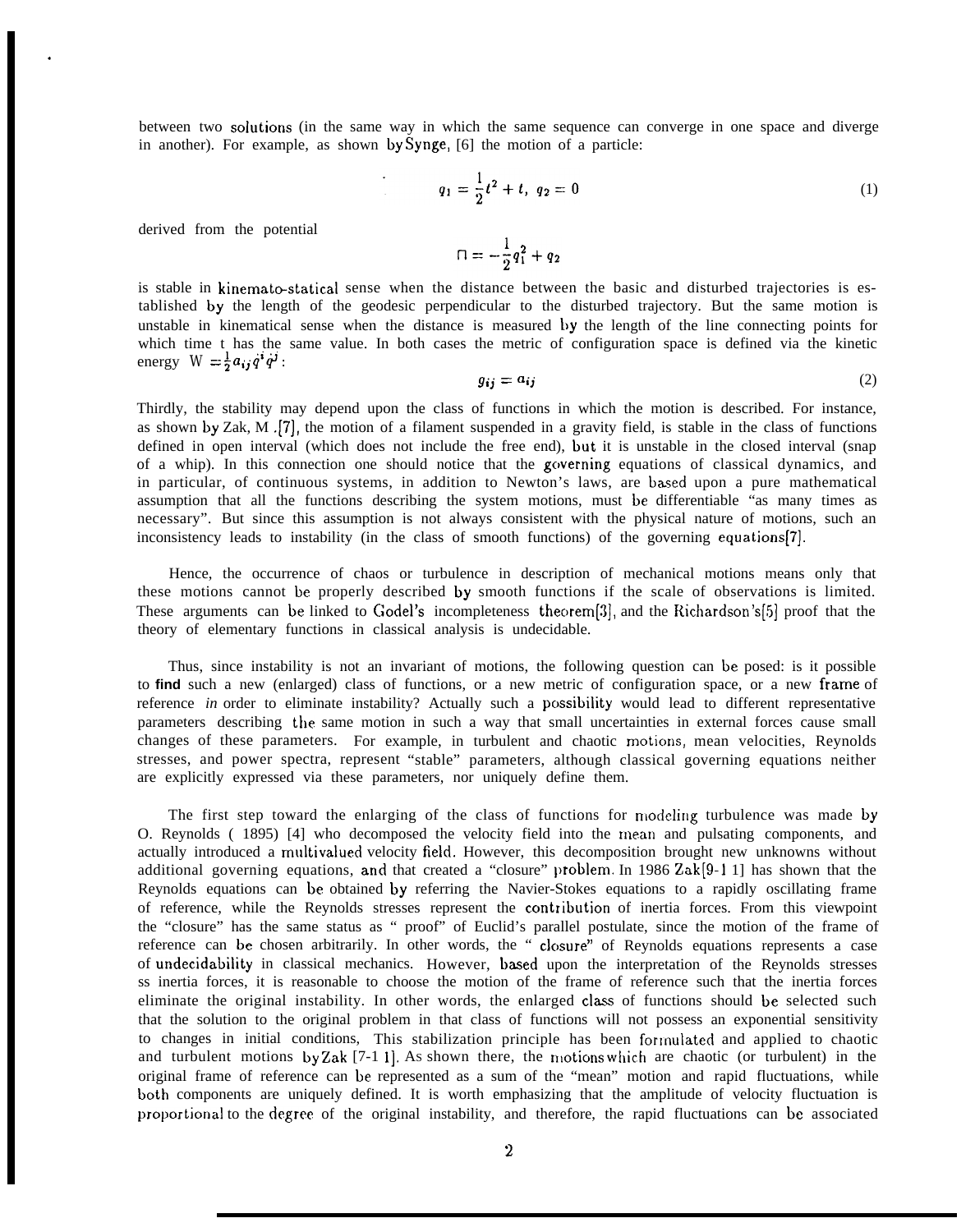with the measure of the uncertainty in the description of the motion. It should be noticed that both "mean" and "fluctuation" components representing the originally chaotic motion are stable, i.e., they are not sensitive to changes of initial conditions, and are fully reproducible.

### 3. CHAOS IN FAST OSCILLATING FRAME OF REFERENCE

Formally, chaos is caused by instability of trajectories (orbital instability). If the velocity of a particle is decomposed as  $\vec{v} = v\vec{r}$ ,  $(\vec{r}$  is the unit vector along the trajectory), then orbital instabilities are identified with instabilities of  $\vec{\tau}$ . In other words, the orbital instability leads only to redistribution of the energy between different coordinates, and it can be associated with anignorable variable which does not contribute into kinetic energy. Therefore, an unlimited growth of this variable does not violate the boundedness of energy. That is why the orbital instability may not lead to classical attractors and chaos can emerge. In dissipative systems the persisting instability can be " balanced" by dissipative forces in a sense that exponentially diversing trajectories are locked up within a contracting phase-space volume, and this leads to chaotic attractors. In both conservative and dissipative systems, exponential divergence of trajectories within a constant or a contracting volume causes their mixing, so that the motion cannot be traced unless the initial conditions are known to infinite accuracy. It means that in configuration space, two different trajectories which may be initially indistinguishable (because of finite scale of observation), diverge exponentially, so that a "real" trajectory can fill up all the spacing between these exponentially diverging trajectories. In other words, in the domain of exponential instability, each trajectory "multiplies' and therefore, the predicted trajectory become multivalued, so the velocities can be considered as random variables:

$$
\dot{q}^i = \dot{q}^i(t, \varepsilon), \ 0 \le \varepsilon \le 1 \tag{3}
$$

where  $\dot{q}$  and  $\epsilon$  for a fixed t are a function and a point on a probability space, respectively. Let us refer the original equations of motions to a non-inertial frame of reference which rapidly oscillate with respect to the original inertial frame of reference. Then the absolute velocity q can be decomposed into the relative velocity  $\dot{q}_1$  and the transport velocity  $9_2 = 2\dot{q}_{2(\sigma)}$ :

$$
\dot{q} \cdot \dot{q}_1 + 2\dot{q}_2(\rho) \cos \omega t, \ \omega \to \infty \tag{4}
$$

while  $\dot{q}_1$  and  $\dot{q}_2^o$  are "slow" functions of time in the sense that

$$
\omega \gg \frac{1}{T} \tag{5}
$$

where  $\tau$  is the time scale upon which the changes  $q_1$  and  $\dot{q}_{2(0)}$  can be ignored

Then for the mean  $\bar{q}$ :

I I

**I**

I

**I**

$$
q \cong q_1 \text{ since } \int_0^{t \gg \tau} \dot{q}_{2(\sigma)\cos\omega t} dt \simeq \frac{1}{\omega} \dot{q}_{2(\sigma)} \sin \omega t \to 0 \text{ if } w \to \infty
$$
 (6)

In other words, a fast oscillating velocity practically does not change the displacements.

Taking into account that

$$
\frac{w}{2\pi} \int_{o}^{2\pi/\omega} \dot{q}_1 dt \simeq \dot{q}_1, \qquad \frac{2\pi/\omega}{\sqrt{2\pi}} \text{sg}(1) \sin \omega t dt = O, \qquad \int_{0}^{2\pi/\omega} \ddot{q}_2(\omega) \cos \omega t dt = O \tag{7}
$$
\n
$$
\text{and} \qquad \int_{0}^{2\pi/\omega} \dot{q}_2^2(\omega) \cos^2 \omega t dt + \frac{1}{2} \dot{q}_2^2(\omega)
$$
\n
$$
\text{a system:} \qquad \dot{x}^i = a_j^i x^j + b_{jm}^i x^i x^m, i = 1, 2, \dots, n \tag{8}
$$

one can transform a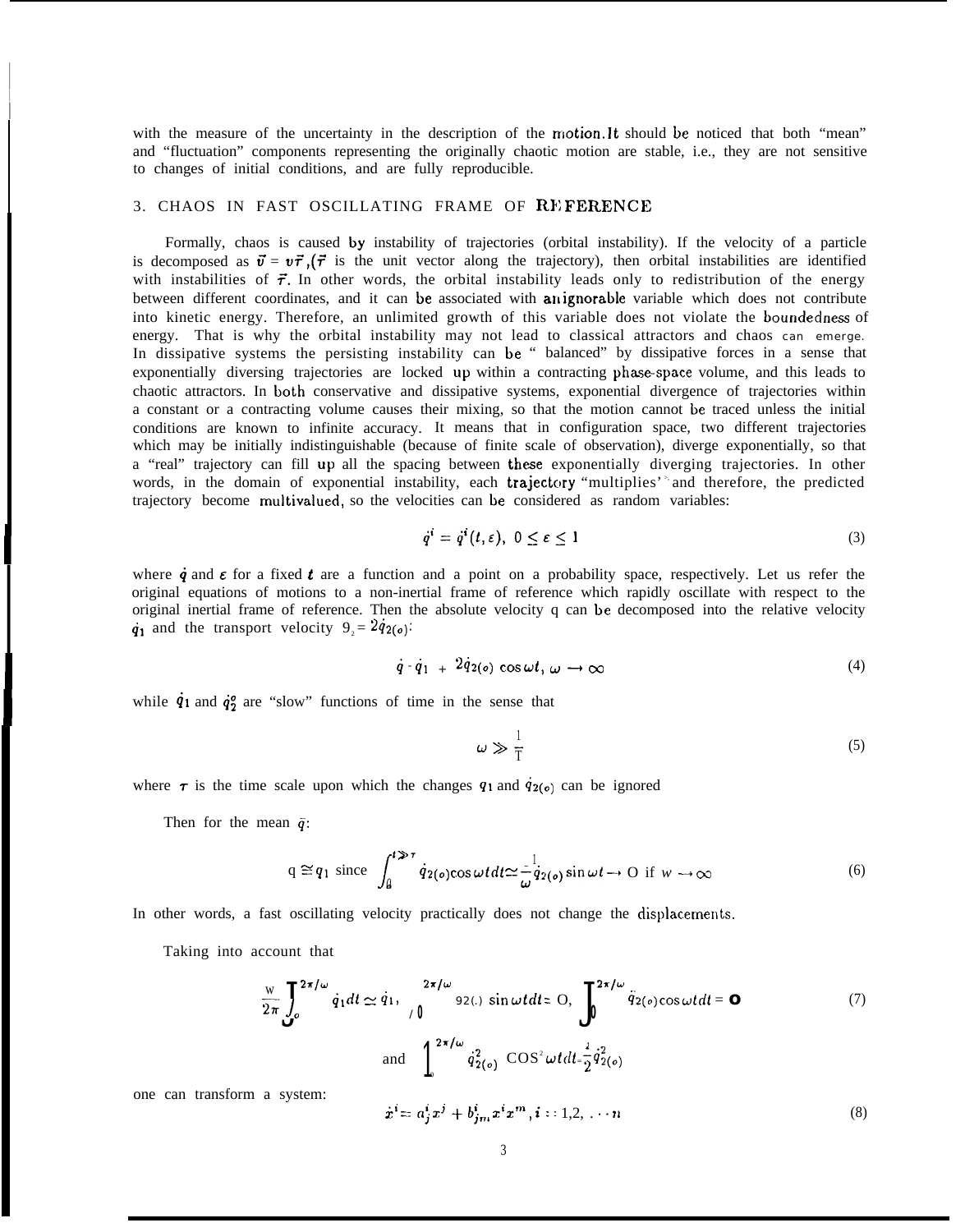into the following form:

**I**

$$
\bar{x}_i = a_j^i \bar{x}^j + b_{jm}^i \bar{x}^j \bar{x}^m, + b_{jm}^i \bar{x}^j \bar{x}^m, i = 1, 2, \cdots n
$$
\n<sup>(9)</sup>

where  $\bar{x}^i$  and  $\bar{x}^i \bar{x}^j$  are means and double-correlations of  $x^i$  as random variables, respectively.

Actually the transition from (8) to (9) is identical to the Reynolds transformation: indeed, being applied to the Navier-Stokes equations, it leads to the Reynolds equations, and therefore, the last terms in (9) (which is a contribution of inertial forces due to fast oscillations of the frame of reference) can be identified with the Reynolds stresses. From a mathematical viewpoint, this transformation is interpretable as an enlarging the class of smooth functions to multivalued ones. Indeed, as follows from (5), for any arbitrarily small interval At, there always exists such a large frequency  $\omega > \Delta t/2\pi$  that within this interval the velocity q runs through all its values, and actually the velocity field becomes multivalues.

The most significant advantage of the Reynolds-type equations (9) is that they are explicitly expressed via the physically reproducible parameters  $\bar{x}^T\bar{x}^i x^j$  which describe, for instance, a mean velocity profile in turbulent motions, or a power spectrum of chaotic attractors. However, as a price for that, these equations require a closure since the number of unknowns in there is larger than the number of equations. Actually the closure problem has existed for almost hundred years since the Reynolds equations were derived, In the next sections, based upon the stabilization principle introduced by Zak, M.[8- 10] this problem will be discussed.

## 4. CLOSURE OF REYNOLDS-TYPE EQUATIONS USING STABILIZATION PRINCIPLE

The main purpose of the transition from the form  $(8)$  to the form  $(9)$  is to change the representative parameters describing the motion in such a way that they become physically reproducible, i.e., mathematically stable. Hence, the next logical step is to utilize the extra-variable-s, i.e., the Reynolds stresses, for elimination of the original instability. In other words, one can seek such an additional relationships:

$$
\varphi(\overline{x^i x^j}, \overline{x}^i, \overline{x}^j, \cdots) = 0 \tag{10}
$$

which makes the system (9), ( 10) stable. Obviously, in this posedness of the problem, the solution to the system (9), (10) is not unique: the system can be overstablized to any degree, while each of these stable solutions will have physical meaning. But for the best solution one has to minimize the uncertainties represented by the Reynolds stresses, and therefore, the system should be brought to the boundary of instability. Since the orbital instability causing chaos is characterized by positive Lyapunov exponents  $\lambda_i^+$ , one should select the Reynolds stresses in (9) such that

$$
\lambda_i^+ = 0 \tag{11}
$$

while keeping the rest of the Lyapurrov exponents without changes:

$$
\lambda_i^o = \tilde{\lambda}_i^o, \lambda_i^- = \tilde{\lambda}_i^- \tag{12}
$$

where  $\lambda_i^{\circ}, \lambda_i^-$ ,  $\tilde{\lambda}_i^-$  and  $\tilde{\lambda}_i^-$  are non-positive Lyapunov exponents of the system (9), (10) and equation (8), respectively.

Clearly, those components of the Reynolds stresses which do not affect the Lyapunov exponents, must be omitted. In general, the solution to equations (9- 12) will eventually approach a set of periodic attractors which "replaces" the chaotic. attractor of equation (8). However one should consider these sets not as an approximation to the original chaotic attractor, but, rather as a different way of mathematical representation) of the same physical phenomenon. This representation is provided by a new frame of reference whose oscillations are coupled with the dynamical variables such that the inertia forms (i.e. the Reynolds stresses) generated by transport motion, eliminate the original instability. In other words, the new frame of reference provides the best " view" of the motion.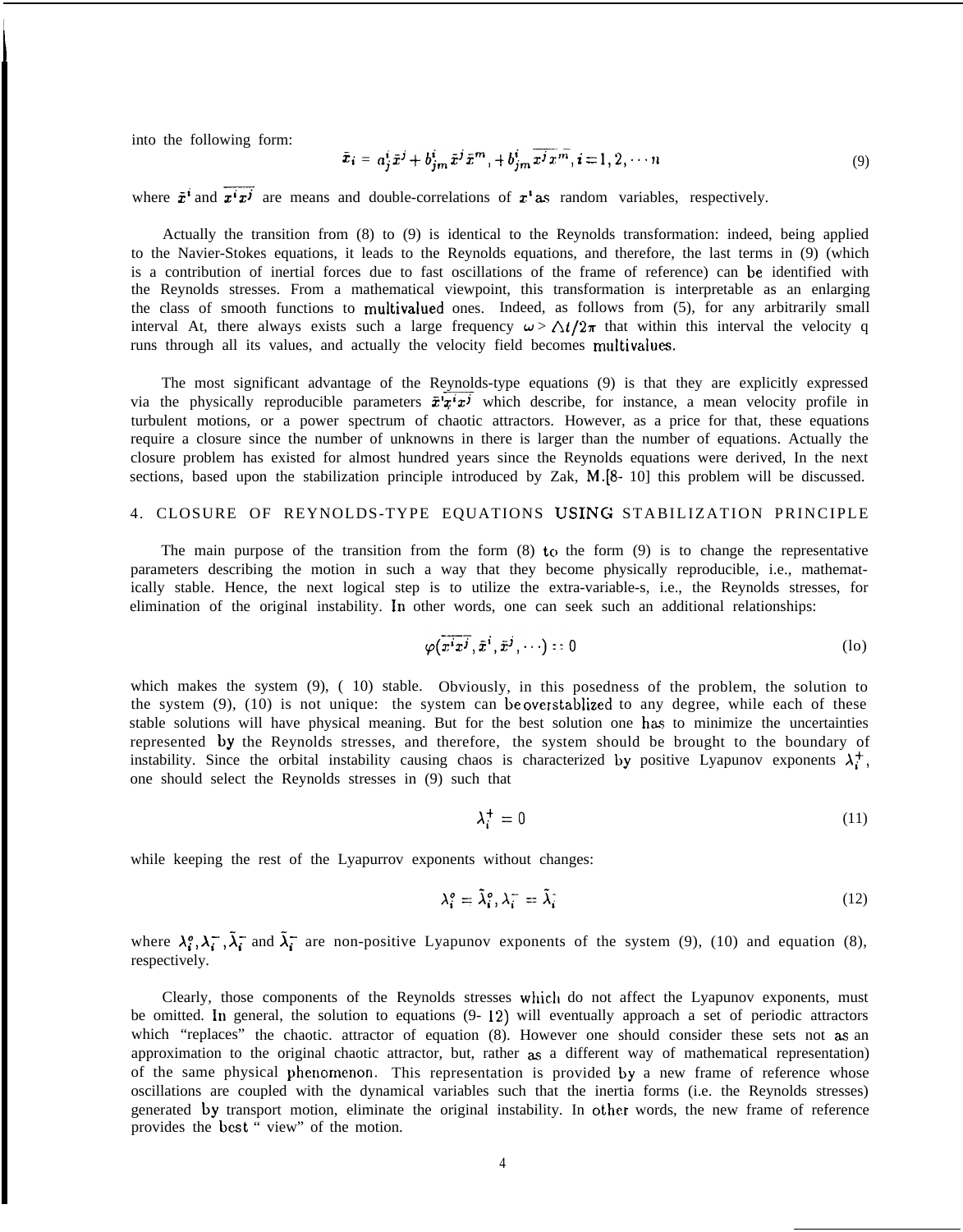The decomposition (9) applied to equation (8), generates not only pair correlations  $\overline{x}^{i}\overline{x}^{j}$ , but also correlations of higher order, such as triple correlations  $\overline{x^i x^j x^k}$ , quadruple correlations  $\overline{x^i x^j x^k x^m}$ , etc. Indeed, multiplying equation (8) by  $x^k$  and averaging and combining the results, one obtains the governing equations for the pair correlations  $\vec{x}^i \vec{x}^k$ ;

$$
\overline{x^i x^k} = a_j^i \overline{x^j x^k} + a^k \overline{x^j x^i} + b_{jm}^i (\overline{x^k x^j x^m} + \overline{x^k x^j} \overline{x}^m + \overline{x^k x^m} \overline{x}^j) + b_{jm} (\overline{x^i x^j x^m} + \overline{x^i x^j} \overline{x}^m + \overline{x^i x^m} \overline{x}^j),
$$
\n(13)

which contain nine additional triple correlations  $\overline{x^i x^j} \overline{x^k}$ .

.

which contain nine additional triple correlations  $x^i x^j x^k$ .<br>
Now the application of the stabilization principle will lead to the system (9- 13) which will define  $\bar{x}^i$ ,  $\bar{x}^i \bar{x}^j$  and those components of triple and  $(12)$ . Hence, the solutions to the systems  $(9-12)$  and  $(9-13)$  can be regarded as the first and the second approximation, respectively, to the problem. Theoretically speaking, by considering next order approximations, a complete probabilistic structure of the solution to equation (8) can be reproduced.

Applications of the stabilization principle is significantly simplified for those systems whose boundaries of instability can be formulated analytically. For some cases of con-servative chaos and simple turbulent flows *new* representations of solutions were given by Zak, M.[7- 11].

In the next section we will demonstrate application of the stabilization principle to a dissipative chaotic system known as the Lorentz attractor by numerical elimination of positive local Lyapunov exponents.

## 5. PREDICTION OF MEAN FLOW

Applying the transformation (4) to the Rossler attractor:

$$
\dot{x}_1 = -x_2 - x_3, \dot{x}_2 = x_1 + \frac{1}{5}x_2, \dot{x}_3 = \frac{1}{5} - \mu x_3 + x_1 x_3 \tag{14}
$$

represents it in the form (9):

$$
\dot{\bar{x}} = -\bar{x}_2 - \bar{x}_3; \dot{\bar{x}}_2 = \bar{x}_1 + \frac{1}{5}\bar{x}_2; \dot{\bar{x}}_3 = \frac{1}{5} - \mu \bar{x}_3 + \bar{x}_1 \bar{x}_3 + \overline{x_1 x_3}
$$
(15)

where  $\tilde{x}_1, \tilde{x}_2, \tilde{x}_3$  are the mean values of  $x_1, X_2$  and  $x_3$ , while  $x_1x_3$  and  $x_1\overline{x}_2$  are double correlations representing the Reynolds "stresses".

As extra-variables, these double correlations must be found from the condition that they suppress the positive Lyapunov exponent down to zero. In this case both the mean and the double-correlations components of the motion will be represented by periodic attractors, i.e. in a fully deterministic way.

Numerical implementation of this strategy performed for  $p = 5.7$  leads to the following results. The mean flow expressed via the variables  $\bar{x}_1, \bar{x}_2, \bar{x}_3$  is represented by a multi-periodic (but not chaotic) attractor plotted in Fig. 1. The initial error in  $\bar{x}_i$  (which is of order of  $10^{-6}$ ) does not grow exponentially: it oscillates between  $20.10^{6}$  and  $(-40.10-6)$ .

It should be stressed that the solution to Eq.  $(15)$  plotted in Fig. 1 is stable (in the new class of functions which includes "rnultivalued" fluctuations): small changes in initial conditions will lead to small changes in the solution.

One should recall that although equations ( 15) is different from the original Rossler equations ( 14), they describe the same physical phenomenon in a specially selected fast oscillating frame of reference.